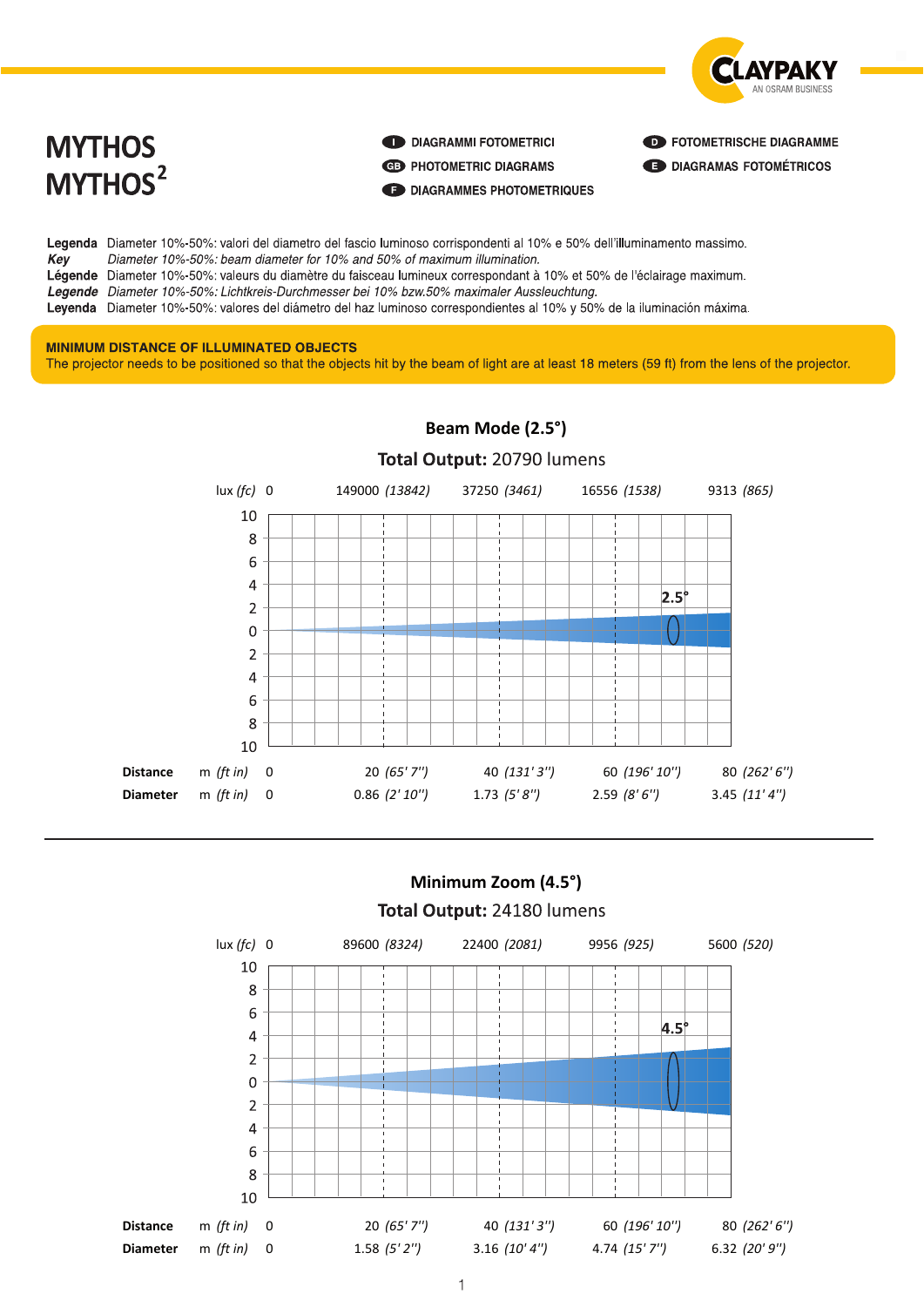

# **MYTHOS** MYTHOS<sup>2</sup>

DIAGRAMMI FOTOMETRICI **ED PHOTOMETRIC DIAGRAMS MY DIAGRAMMES PHOTOMETRIQUES**  **ED FOTOMETRISCHE DIAGRAMME ED DIAGRAMAS FOTOMÉTRICOS** 

### Minimum Zoom with Frost (10.2° 10% - 5.2° 50%)





**MYTHOS**

**MYTHOS**